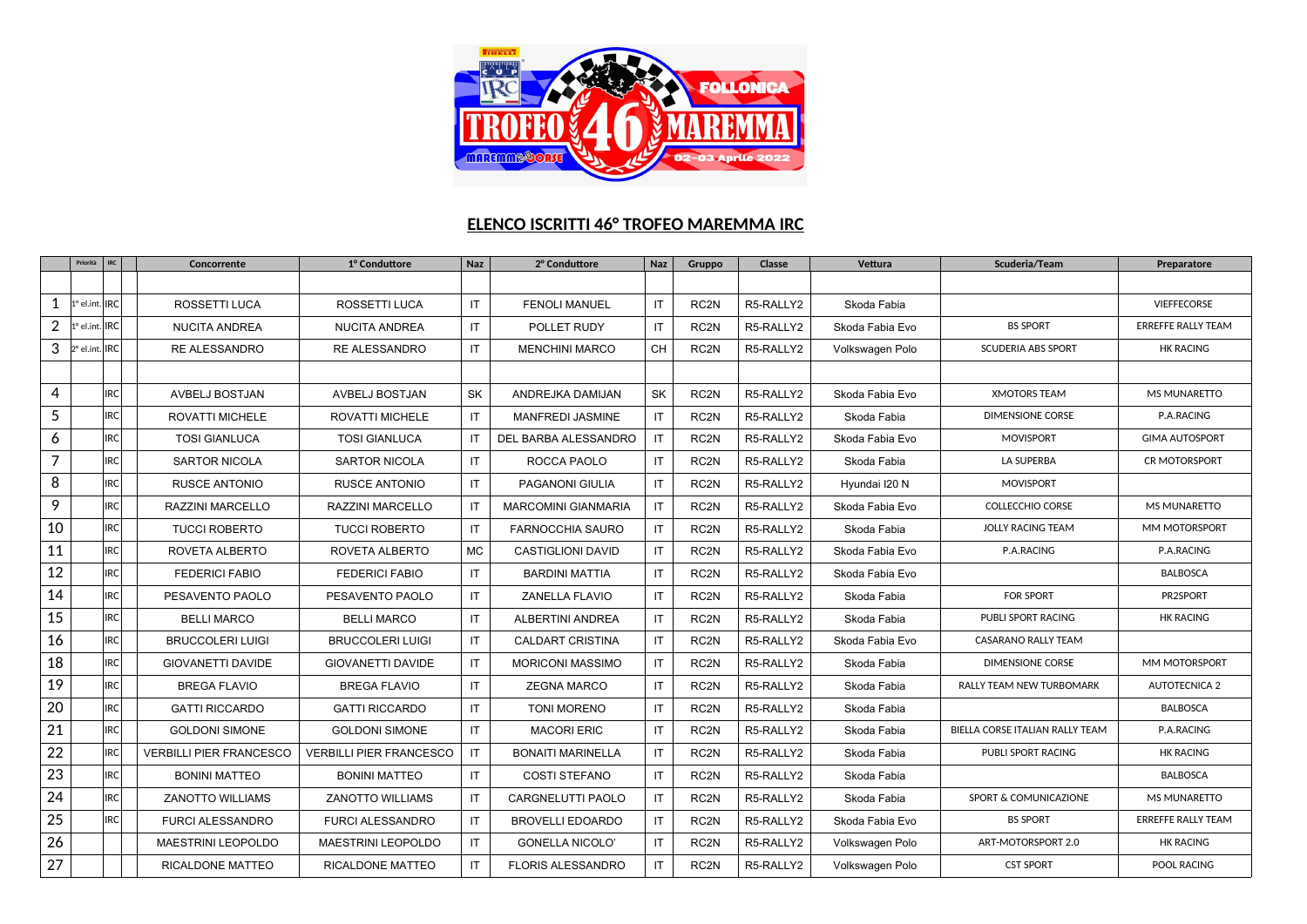| 28 |            | SANTINI ALESSIO             | SANTINI ALESSIO             | IT         | MAZZETTI SUSANNA         | IT         | RC <sub>2N</sub> | R5-RALLY2      | Volkswagen Polo           | SCUDERIA ETRURIA                 |                     |
|----|------------|-----------------------------|-----------------------------|------------|--------------------------|------------|------------------|----------------|---------------------------|----------------------------------|---------------------|
| 29 |            | PAOLINI FRANCESCO           | PAOLINI FRANCESCO           | IT         | <b>NESTI MARCO</b>       | IT         | RC <sub>2N</sub> | R5-RALLY2      | Skoda Fabia               | JOLLY RACING TEAM                | P.A.RACING          |
| 30 |            | <b>ZURRI MAURO</b>          | ZURRI MAURO                 | IT         | <b>GABBRICCI SIMONE</b>  | IT         | RC <sub>2N</sub> | R5-RALLY2      | Skoda Fabia               | <b>JOLLY RACING TEAM</b>         |                     |
| 31 |            | <b>FORIERI EMANUEL</b>      | <b>FORIERI EMANUEL</b>      | IT         | <b>LUPI MARCO</b>        | IT         | RC <sub>2N</sub> | R5-RALLY2      | Ford Fiesta               | JOLLY RACING TEAM                |                     |
| 32 |            | PIERETTI FRIDO GIUSEPPE     | PIERETTI FRIDO GIUSEPPE     | IT         | <b>BALDACCI SARA</b>     | IT         | RC <sub>2N</sub> | R5-RALLY2      | Skoda Fabia               | <b>DIMENSIONE CORSE</b>          | MM MOTORSPORT       |
|    |            |                             |                             |            |                          |            |                  |                |                           |                                  |                     |
| 33 | <b>IRC</b> | FIORESE PIER DOMENICO       | FIORESE PIER DOMENICO       | IT         | ZANNONI FRANCESCO        | IT         | RC <sub>2N</sub> | R4             | Mitsubishi Lancer Evo X   | <b>RALLY TEAM</b>                |                     |
| 34 |            | <b>GASSNER HERMANN</b>      | <b>GASSNER HERMANN</b>      | DE         | OTTL LENA                | DE         | RC <sub>2N</sub> | R <sub>4</sub> | Mitsubishi Lancer Evo X   |                                  |                     |
|    |            |                             |                             |            |                          |            |                  |                |                           |                                  |                     |
| 35 | <b>IRC</b> | OLIVO PAOLO                 | OLIVO PAOLO                 | IT         | <b>CORSO CHIARA</b>      | IT         | RC <sub>2N</sub> | N <sub>4</sub> | Mitsubishi Lancer Evo X   | <b>HP SPORT</b>                  |                     |
| 36 |            | <b>OSTERHAUS KLAUS</b>      | OSTERHAUS KLAUS             | DE         | <b>MOCH DIETMAR</b>      | DE         | RC <sub>2N</sub> | N4             | Mitsubishi Lancer Evo X   |                                  |                     |
| 37 |            | <b>KAINZ MARTIN</b>         | <b>KAINZ MARTIN</b>         | DE         | THANNHAUSER KARIN        | DE         | RC2N             | N4             | Mitsubishi Lancer Evo VII |                                  |                     |
|    |            |                             |                             |            |                          |            |                  |                |                           |                                  |                     |
| 38 | <b>IRC</b> | <b>AUDIRAC CYRIL PIERRE</b> | <b>AUDIRAC CYRIL PIERRE</b> | <b>FR</b>  | <b>GROSSO WILMA</b>      | IT         | RC3N             | S1600          | Renault Clio              | <b>HP SPORT</b>                  | MOTULTECH RACING    |
| 39 | <b>IRC</b> | SANTUCCI MATTEO             | SANTUCCI MATTEO             | IT         | <b>CAPILLI FEDERICO</b>  | IT         | RC3N             | S1600          | Renault Clio              | <b>JOLLY RACING TEAM</b>         | <b>TOP RALLY</b>    |
| 40 | <b>IRC</b> | LOMBARDI MASSIMO            | LOMBARDI MASSIMO            | IT         | <b>BOLOGNA ERIKA</b>     | IT         | RC3N             | S1600          | <b>Renault Clio</b>       | BIELLA MOTOR TEAM SQUADRA CORSE  | POOL RACING         |
| 41 | <b>IRC</b> | MAZZOCCHI ANDREA            | MAZZOCCHI ANDREA            | IT         | DALDINI GEA              | CH         | RC3N             | S1600          | Renault Clio              | LA SUPERBA                       | <b>TOP RALLY</b>    |
| 42 | <b>IRC</b> | <b>MOLO ENRICO</b>          | <b>MOLO ENRICO</b>          | IT         | <b>GARBO VANESSA</b>     | IT         | RC3N             | S1600          | Renault Clio              | MS MUNARETTO                     | MS MUNARETTO        |
|    |            |                             |                             |            |                          |            |                  |                |                           |                                  |                     |
| 43 |            | <b>JOONA LAURI</b>          | <b>JOONA LAURI</b>          | <b>FIN</b> | <b>KORHONEN MIKAEL</b>   | <b>FIN</b> | RC3N             | RALLY3         | Ford Fiesta               |                                  |                     |
|    |            |                             |                             |            |                          |            |                  |                |                           |                                  |                     |
| 44 | <b>IRC</b> | DI GIOVANNI SIMONE          | DI GIOVANNI SIMONE          | IT         | COLAPIETRO ANDREA        | IT         | RC4N             | R <sub>3</sub> | Renault Clio RS           |                                  |                     |
| 45 | <b>IRC</b> | <b>GALEAZZI ANDREA</b>      | <b>GALEAZZI ANDREA</b>      | IT         | <b>GIORGIO SIMONE</b>    | IT         | RC4N             | R <sub>3</sub> | Citroen DS3               |                                  |                     |
| 46 | <b>IRC</b> | <b>ZELKO FEDERICO</b>       | <b>ZELKO FEDERICO</b>       | IT         | <b>CERBAI ANDREA</b>     | IT         | RC4N             | R <sub>3</sub> | Renault Clio RS           | <b>TEAM KATORI</b>               | <b>SMD RACING</b>   |
| 47 | <b>IRC</b> | <b>MARTINELLI ATTILIO</b>   | <b>MARTINELLI ATTILIO</b>   | IT         | <b>DESOLE TIZIANA</b>    | IT         | RC4N             | R <sub>3</sub> | <b>Renault Clio RS</b>    | VAL SENAGRA CORSE RALLY & RACING |                     |
| 48 | <b>IRC</b> | NASTASI ANDREA              | <b>NASTASI ANDREA</b>       | IT         | RAPPAZZO GRAZIELLA       | IT         | RC4N             | R <sub>3</sub> | Renault Clio RS           | TEAM DEL LAGO                    |                     |
| 49 | IRC U      | <b>BALLETTI ALESSANDRO</b>  | <b>BALLETTI ALESSANDRO</b>  | IT         | <b>FAUSTINI ARIANNA</b>  | IT         | RC4N             | R <sub>3</sub> | Renault Clio RS           | <b>NICO RACING</b>               | <b>VSPORT</b>       |
|    |            |                             |                             |            |                          |            |                  |                |                           |                                  |                     |
| 50 | <b>IRC</b> | CECCHINI MARIO ALBERTO      | CECCHINI MARIO ALBERTO      | IT         | <b>BRACHI SIMONE</b>     | IT         | RC4N             | RALLY4         | Peugeot 208 Rally4        | VM MOTOR TEAM                    | <b>SMD RACING</b>   |
| 51 | <b>IRC</b> | <b>STRAFFI MIRCO</b>        | <b>STRAFFI MIRCO</b>        | IT         | CAVACIOCCHI JARI         | IT         | RC4N             | RALLY4         | Peugeot 208               | MILLENNIUM SPORT PROMOTION       |                     |
| 52 | <b>IRC</b> | <b>TONDINA RICCARDO</b>     | <b>TONDINA RICCARDO</b>     | IT         | CECCHETTO DAVIDE         | IT         | RC4N             | RALLY4         | Peugeot 208               | <b>VAEMENIA HISTORIC</b>         |                     |
| 53 | <b>IRC</b> | <b>GRANI LORENZO</b>        | <b>GRANI LORENZO</b>        | IT         | <b>CORSELLINI GIULIA</b> | IT         | RC4N             | RALLY4         | Peugeot 208 Rally4        | PINTARALLY MOTORSPORT            |                     |
| 54 | IRC U      | <b>CECCALDI BATTI</b>       | <b>CECCALDI BATTI</b>       | <b>FR</b>  | OTTOBRINI THOMAS         | <b>FR</b>  | RC4N             | RALLY4         | Peugeot 208               | <b>DIMENSIONE CORSE</b>          | MM MOTORSPORT       |
| 55 | <b>IRC</b> | ORIELLA PAOLO               | ORIELLA PAOLO               | IT         | TOMMASINI SANDRA         | IT         | RC4N             | RALLY4         | Peugeot 208               | <b>HAWK RACING CLUB</b>          |                     |
| 56 | <b>IRC</b> | PEDERZANI RICCARDO          | PEDERZANI RICCARDO          | IT         | MOMETTI ROBERTO          | IT         | RC4N             | RALLY4         | Renault Clio RS           | RALLY TEAM NEW TURBOMARK         |                     |
| 57 | <b>IRC</b> | DAL BEN MASSIMO             | DAL BEN MASSIMO             | IT         | DE RIZZO LUCA            | IT         | RC4N             | RALLY4         | Peugeot 208 Rally4        | OMEGA                            | <b>BALDON RALLY</b> |
| 58 | <b>IRC</b> | <b>TOGNOZZI GABRIELE</b>    | <b>TOGNOZZI GABRIELE</b>    | IT         | <b>FRANCONI MATTEO</b>   | IT         | RC4N             | RALLY4         | Peugeot 208               | <b>JOLLY CLUB</b>                | <b>GF RACING</b>    |
| 59 | <b>IRC</b> | <b>GATTI DAVIDE</b>         | <b>GATTI DAVIDE</b>         | IT         | <b>BARONE MAURIZIO</b>   | IT         | RC4N             | RALLY4         | Peugeot 208               | <b>MOVISPORT</b>                 |                     |
|    |            |                             |                             |            |                          |            |                  |                |                           |                                  |                     |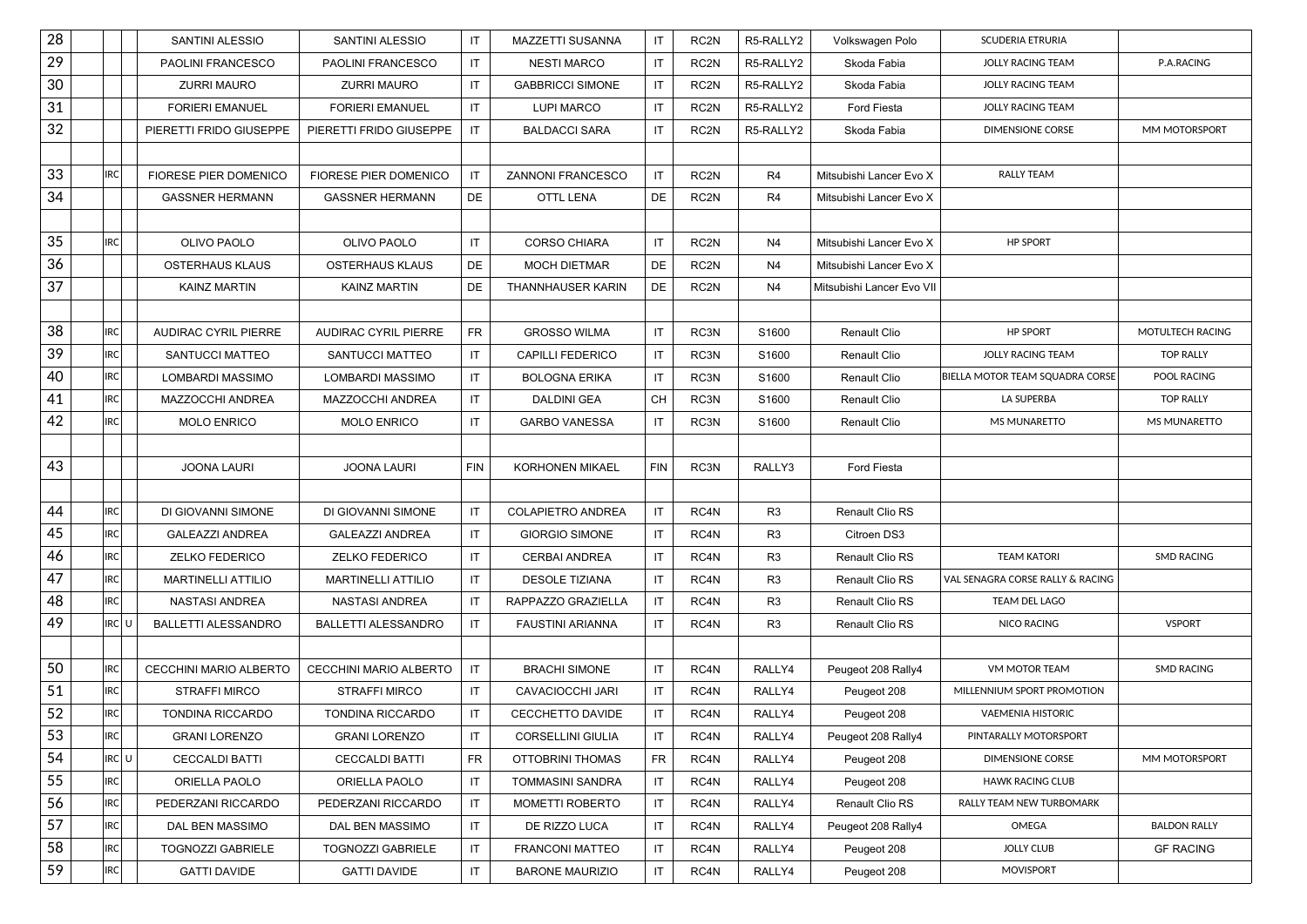| 70     | <b>IRC</b> |     | SETTEMBRINI MASSIMILIANO SETTEMBRINI MASSIMILIANO |                             | IT         | MANCUSO GIUSEPPE          | IT.                    | RC4N | RALLY4      | Peugeot 208                  | <b>MOVISPORT</b>                | <b>GIMA AUTOSPORT</b>        |
|--------|------------|-----|---------------------------------------------------|-----------------------------|------------|---------------------------|------------------------|------|-------------|------------------------------|---------------------------------|------------------------------|
| 71     | <b>IRC</b> |     | <b>DANESI EMANUELE</b>                            | <b>DANESI EMANUELE</b>      | IT         | SARTI ANDREA              | IT                     | RC4N | RALLY4      | Peugeot 208                  |                                 | RALLY SPORT EVOLUTION        |
| $72\,$ | <b>IRC</b> |     | ALESSIO PAOLO                                     | ALESSIO PAOLO               | IT         | SANDRI ENRICO             | IT                     | RC4N | RALLY4      | Peugeot 208                  | <b>RALLY TEAM</b>               |                              |
| 73     | IRC        |     | LORALLINI LEONARDO                                | LORALLINI LEONARDO          | IT         | LOVISA STEFANO            | IT                     | RC4N | RALLY4      | Peugeot 208 Rally4           | PISTOIA CORSE                   |                              |
| 74     | RC U       |     | <b>RICCIU MATTIA</b>                              | RICCIU MATTIA               | IT         | <b>GALLINARO ENRICO</b>   | $\sf IT$               | RC4N | RALLY4      | Peugeot 208                  |                                 |                              |
| 75     |            |     | RICCO' MATTEO                                     | RICCO' MATTEO               | IT         | <b>INNOCENTI IACOPO</b>   | IT                     | RC4N | RALLY4      | Peugeot 208                  | <b>COLLECCHIO CORSE</b>         |                              |
| 76     |            |     | <b>VARGIU GIACOMO</b>                             | <b>VARGIU GIACOMO</b>       | IT         | <b>MACRINI LUCA</b>       | IT                     | RC4N | RALLY4      | Peugeot 208                  | JOLLY RACING TEAM               |                              |
| 77     |            |     | <b>CASUCCIO MATTEO</b>                            | CASUCCIO MATTEO             | IT         | <b>CIGNI ANTONIO</b>      | IT                     | RC4N | RALLY4      | Renault Clio RS              |                                 | ATS MOTORSPORT               |
| 78     |            |     | RICCIARDI FRANCO                                  | RICCIARDI FRANCO            | IT         | <b>RANALLI ERICA</b>      | IT                     | RC4N | RALLY4      | Peugeot 208                  | RACING TEAM LE FONTI            | <b>BALDON RALLY</b>          |
| 79     | RC U       |     | <b>DI PIETRO GABRIEL</b>                          | DI PIETRO GABRIEL           | IT         | <b>MANCA SERENA</b>       | IT                     | RC4N | RALLY4      | Peugeot 208 VTI              | RALLY TEAM NEW TURBOMARK        | <b>TWISTER ITALIA</b>        |
| 80     | <b>IRC</b> |     | <b>FRATTALEMI GIUSEPPE</b>                        | FRATTALEMI GIUSEPPE         | IT.        | SILVI LUCA                | IT                     | RC4N | RALLY4      | Peugeot 208 VTI              | BIELLA CORSE ITALIAN RALLY TEAM |                              |
| 81     | <b>IRC</b> |     | <b>LEONARDI MARCO</b>                             | <b>LEONARDI MARCO</b>       | IT         | MONCADA ANTONELLO         | IT                     | RC4N | RALLY4      | Peugeot 208                  | METECO CORSE                    |                              |
| 82     | <b>IRC</b> |     | CIANFANELLI NICHOLAS                              | <b>CIANFANELLI NICHOLAS</b> | IT         | ALICERVI FILIPPO          | IT                     | RC4N | RALLY4      | Peugeot 208                  | <b>NICO RACING</b>              | <b>VSPORT</b>                |
| 83     | irc¦ u     |     | <b>BORMOLINI MICHELE</b>                          | <b>BORMOLINI MICHELE</b>    | IT         | LAZZARINI NICOLO'         | IT                     | RC4N | RALLY4      | Peugeot 208 VTI              | <b>RALLY SPORT EVOLUTION</b>    | <b>RALLY SPORT EVOLUTION</b> |
| 84     | IRC        |     | <b>TOSINI GUIDO</b>                               | <b>TOSINI GUIDO</b>         | IT         | <b>SCALFI CORRADO</b>     | IT                     | RC4N | RALLY4      | Peugeot 208                  | <b>LEONESSA CORSE</b>           | <b>VIEFFECORSE</b>           |
| 85     | IRC        |     | <b>CASAGRANDE DANIELE</b>                         | CASAGRANDE DANIELE          | IT.        | FRANCESCHINI LUCA         | IT                     | RC4N | RALLY4      | Peugeot 208                  | DESTRA 4                        |                              |
| 86     | RC U       |     | <b>CARRARA MIRKO</b>                              | <b>CARRARA MIRKO</b>        | IT         | TIRABOSCHI STEFANO        | IT                     | RC4N | RALLY4      | Peugeot 208                  | <b>SCUDERIA ABS SPORT</b>       |                              |
| 87     | <b>IRC</b> |     | LA FERLA ALESSANDRO                               | LA FERLA ALESSANDRO         | IT         | PIAZZINI MARCO            | IT                     | RC4N | RALLY4      | Peugeot 208                  | <b>JAG SPORT</b>                |                              |
| 88     | IRC        |     | <b>GUALANDI ALAN</b>                              | <b>GUALANDI ALAN</b>        | IT         | <b>MONTAVOCI SARA</b>     | IT                     | RC4N | RALLY4      | Peugeot 208                  |                                 | <b>VSPORT</b>                |
| 89     | <b>IRC</b> |     | DISERO' LUCA                                      | DISERO' LUCA                | IT         | PALITTA MASINA            | IT                     | RC4N | RALLY4      | Peugeot 208 VTI              | <b>XMOTORS TEAM</b>             |                              |
| 90     | IRC        |     | <b>BRANCHE ALBERTO</b>                            | <b>BRANCHE ALBERTO</b>      | IT.        | <b>BIONAZ NADIR</b>       | IT                     | RC4N | RALLY4      | Peugeot 208                  | <b>VAEMENIA HISTORIC</b>        |                              |
| 91     | <b>IRC</b> |     | <b>TOMASSINI DANILO</b>                           | TOMASSINI DANILO            | <b>RSM</b> | <b>BACCI STEFANO</b>      | IT                     | RC4N | RALLY4      | Peugeot 208 VTI              | <b>SAN MARINO</b>               |                              |
| 92     | <b>IRC</b> |     | COCINO IVO                                        | COCINO IVO                  | IT.        | PONTARI PAOLO             | IT                     | RC4N | RALLY4      | Peugeot 208                  | METECO CORSE                    |                              |
| 93     | IRC        |     | LUSSO ALESSANDRO                                  | LUSSO ALESSANDRO            | IT         | <b>MIROLO ANGELO</b>      | IT                     | RC4N | RALLY4      | Peugeot 208                  | <b>CARNIA PISTONS</b>           |                              |
| 94     | IRC        |     | SILVESTRI DANIELE                                 | SILVESTRI DANIELE           | IT         | MARRACCINI LEONARDO       | IT                     | RC4N | RALLY4      | Peugeot 208 VTI              | <b>ALEX GROUP</b>               |                              |
| 95     | <b>IRC</b> |     | COPPEDE' EMILIO                                   | COPPEDE' EMILIO             | IT         | MAROCCO ALESSANDRO        | IT                     | RC4N | RALLY4      | Peugeot 208 VTI              | A.S.D. VERSILIA RALLY TEAM      | MM MOTORSPORT                |
| 96     | IRC        |     | <b>CRUDO ERIK</b>                                 | <b>CRUDO ERIK</b>           | IT         | <b>MONTI PIETRO</b>       | IT                     | RC4N | RALLY4      | Peugeot 208 VTI              | <b>GRT RALLY TEAM</b>           |                              |
| 97     | <b>IRC</b> |     | <b>TADDEI ANDREA</b>                              | <b>TADDEI ANDREA</b>        | IT.        | <b>SALOTTI MICHAEL</b>    | IT                     | RC4N | RALLY4      | Peugeot 208 VTI              | PUBLI SPORT RACING              |                              |
| 98     | RC U       |     | <b>BEGHE' ANDREA</b>                              | <b>BEGHE' ANDREA</b>        | IT         | <b>BERTINI DAVIDE</b>     | IT                     | RC4N | RALLY4      | Citroen C2 VTS               |                                 |                              |
| 99     |            | l U | <b>TOZZINI EMILIO</b>                             | <b>TOZZINI EMILIO</b>       | IT         | <b>TOZZINI CESARE</b>     | IT                     | RC4N | RALLY4      | Renault Twingo RS            |                                 |                              |
|        |            |     |                                                   |                             |            |                           |                        |      |             |                              |                                 |                              |
| 100    |            |     | <b>CAVALLINI TOBIA</b>                            | <b>CAVALLINI TOBIA</b>      | IT         | <b>BUGELLI ANTONIO</b>    | IT                     | RC3N | R1T NAZ 4X4 | <b>Toyota Yaris GR</b>       | <b>T-RACING</b>                 | <b>T-RACING</b>              |
|        |            |     |                                                   |                             |            |                           |                        |      |             |                              |                                 |                              |
| 101    | <b>IRC</b> |     | <b>D'ARCIO LUCIANO</b>                            | D'ARCIO LUCIANO             | IT         | <b>FILIPPINI ELISA</b>    | $\mathsf{I}\mathsf{T}$ | RC4N | A7          | <b>Renault Clio Williams</b> | <b>EUROSPORT</b>                |                              |
| 102    |            |     | <b>MARIANI MARIANO</b>                            | <b>MARIANI MARIANO</b>      | IT         | <b>ONNIBONI MARIARITA</b> | IT                     | RC4N | A7          | <b>Renault Clio Williams</b> | G.R. MOTORSPORT                 |                              |
|        |            |     |                                                   |                             |            |                           |                        |      |             |                              |                                 |                              |
| 103    |            |     | RANIERI ROBERTO                                   | RANIERI ROBERTO             | IT         | RANIERI STEFANO           | IT                     | RC4N | RS 2.0 PLUS | Renault Clio RS              |                                 |                              |
|        |            |     |                                                   |                             |            |                           |                        |      |             |                              |                                 |                              |